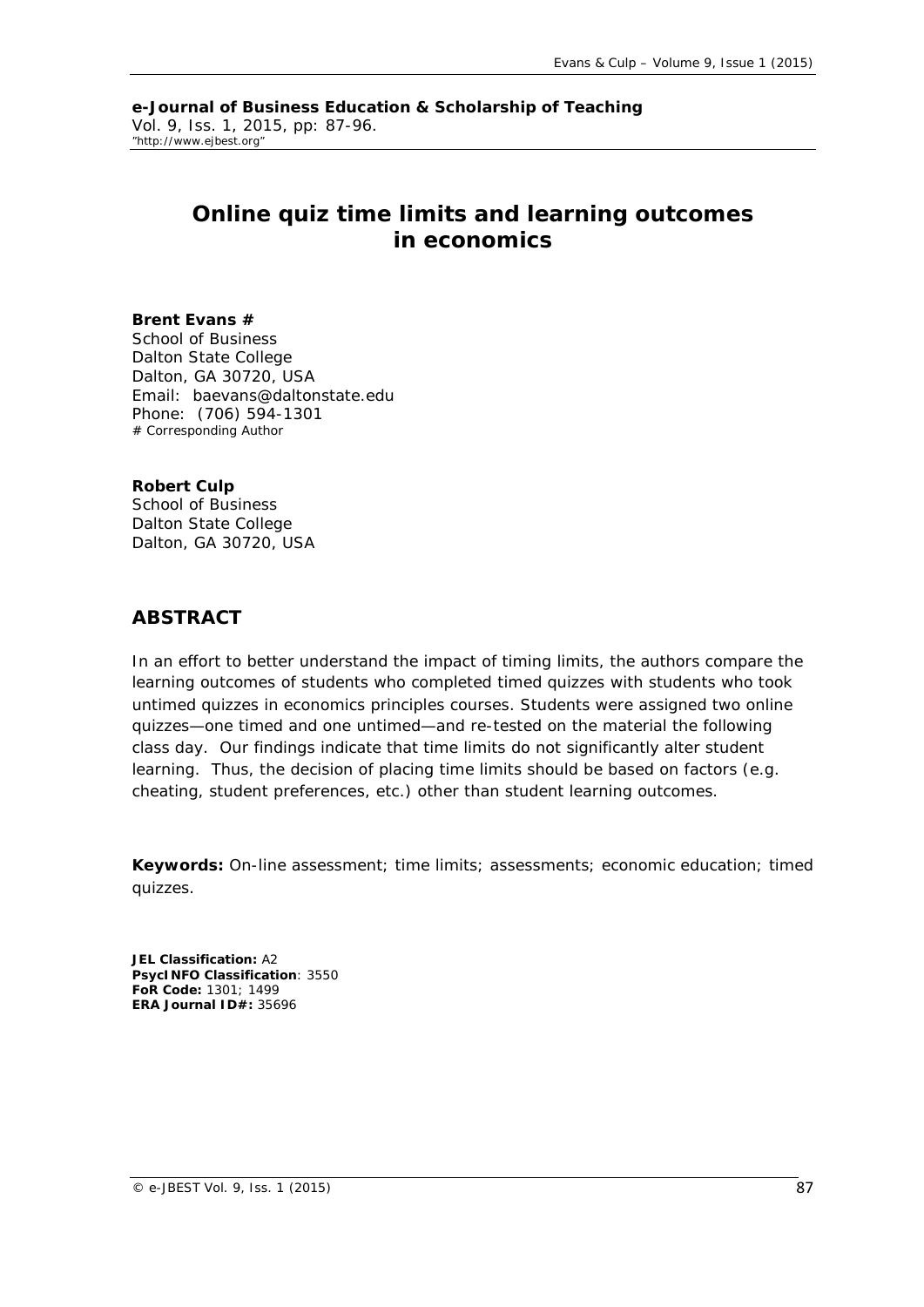# **Introduction**

Much of the research regarding the effects of time limits on scholastic achievement aims to determine whether a time limit on an assessment affects student grades on said assessment. Researchers have not typically analyzed the effects on students learning *after* the assessment is completed. While students likely learn very little on a closed-book in-class exam, there are certainly reasons to believe that online quizzes, where students are allowed to use textbooks and notes, don't just assess skills; rather, these quizzes *cause* student learning. Thus, the appropriate question is not "Does a time limit on an online quiz affect scores on the online quiz"? Instead, this paper addresses a more compelling research question: "Do time limits for online quizzes affect student knowledge following the quiz?" In doing so, one can gauge the longer term impacts of the timing mechanism used on online quizzes.

There are two key aspects to student learning: 1) Accumulation of knowledge and 2) Retention of accumulated knowledge. Untimed online quizzes reward students who accumulate enough information to successfully answer specific quiz questions. If the student has not prepared enough or does not recall a piece of information, the student has time to carefully search her notes, textbook, or other materials until she finds the answer. The student's accumulation efforts are rewarded with a better quiz score. In the process, the student accumulates potentially vast amounts of information. For this reason untimed quizzes may be a very good method of instruction under the following circumstances:

- 1) The desired learning outcome can be focused using targeted quiz questions.
- 2) Students feel the reward justifies the extra effort required to search for the solution.
- 3) Students retain the knowledge accumulated.

Whether each of these conditions is met varies, depending upon the course and the nature of the material. The first condition might be impractical depending upon the subtleties of the material. The second depends upon the motivation of the student and the impact of each question on the student's grade. This last condition is potentially the most troublesome. Students may accumulate enough information to choose the correct answer without understanding why the answer is correct. The student may also have simply searched for a similar example to the question asked without effort to retain the knowledge accumulated.

Timed quizzes, as a result of their short duration, do not reward students to accumulate more knowledge during or after the quiz. Therefore, students must try to anticipate what material will be covered by the quiz and prepare accordingly. If students have not adequately prepared, they will likely be unable to search for the correct answer *during* the online quiz due to the succinct allotted time. Thus, they have no short term incentive to accumulate additional knowledge. However, they do have incentive to expend effort to retain the information, at least long enough to answer the questions on the quiz, since they cannot obtain this information quickly enough once the quiz has begun. For this reason timed quizzes may be a very good method of instruction under the following circumstances:

- 1) The desired learning outcome is broader than can be effectively quizzed.
- 2) Students feel the expected reward to studying a particular piece of material is worth the effort even given the uncertainty of which questions will be asked.
- 3) That the students can retain the information longer than just for the quiz.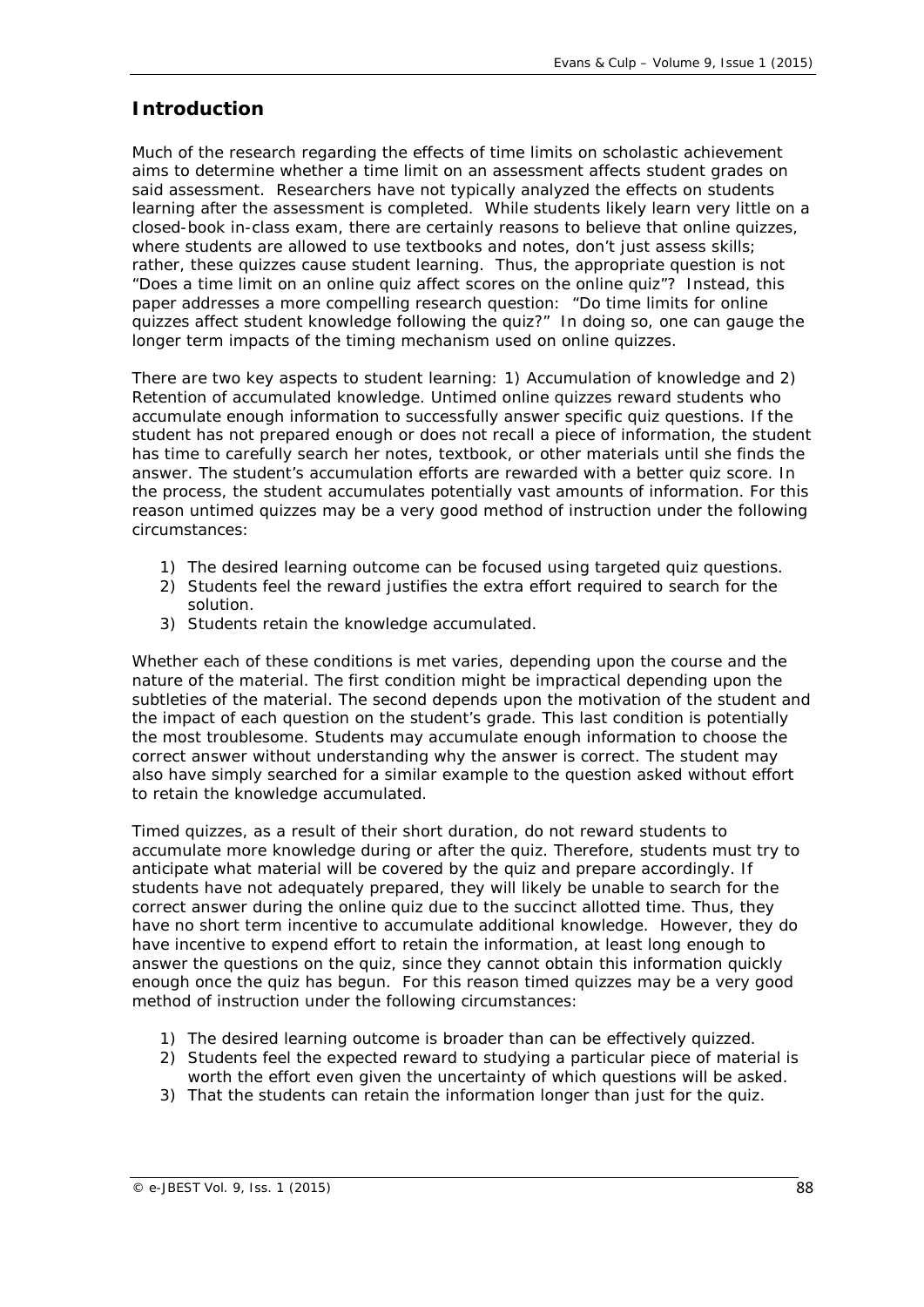Whether the totality of the information collected and retained long enough to be recalled the next day is greater for the timed or the untimed quiz is the purpose of this paper.

However how much knowledge is accumulated and how much is retained is strongly influenced by student effort. The authors use the approach of Devadoss and Foltz (1996). Student utility is given by  $U = U(C, R, E)$  where C is a composite consumption good, R is leisure and E is educational performance. Educational performance is a production function  $E = E(S, X, Z)$  where S is the time spent on education, X is a vector of inputs such as books, housing, etc.; and Z is a vector of endowment factors such as motivation, cognitive and innate skills, and other factors including the instructor's teaching skill, and other course related factors. This implies that students balance work and leisure when making the choice of how much time to devote to their studies and that students will seek to economize their efforts.

Part of the importance of the issue of timed versus untimed online quizzes is that it may be an effective method of controlling cheating. Watters et al. (2011) found that among those surveyed, 61% of students believed that timed online exams would be effective in discouraging cheating—only 14% believe this would be ineffective and 25% provided no opinion. If timed online quizzes are an effective method of controlling cheating, then knowing whether this method will negatively impact student performance is critical. Conclusive evidence supporting either timed or untimed quizzes could provide a simple, practically costless, outlet for improving student learning outcomes and preventing cheating. Implementing time limits is usually as simple as clicking a radial button in an online testing portal.

# **Literature Review**

The literature regarding timed/untimed quizzes is sparse, but there are a few examples. One avenue of research in timed versus untimed performance focuses on the issue of test anxiety. An early paper (Morris and Liebert 1969) found that those with high-worry tended to perform more poorly when timed. More recent work by Tsui and Mazzocco (2006) found that math anxiety negatively impacted performance when a timed exam is given to math anxious students; however, this impact disappeared when the timed exam was given after an untimed exam. Onwuegbuzie and Seaman (1995) tested the impact of timed and untimed exams on statistics students. They found that the performance of each group improved on the untimed exams; furthermore, they found math anxious students' grades improved more than other students'. Kellogg, Hopko and Ashcraft (1999) examined timed versus untimed exams on mathematics students. Similar to the results found by Onwuegbuzie and Seaman, they found that both math anxious and non-math anxious student performance improved on untimed exams; however, unlike Onwuegbuzie and Seaman, they found no difference in the improvement between the anxious and non-anxious groups. Likewise, a comprehensive, primary school study found that time restraints typically did not correlate with performances on standardized tests (Brooks et al. 2003). However, when time was a factor, middle and high school students with no time constraints outperformed those who were timed. Lesaux, Pearson, and Siegal (2006) found that when those with reading disabilities were given timed exams, the performance difference between those with normal reading abilities and those with less severe reading disabilities was significant. These differences disappeared when the exam was untimed.

In online economics and business courses, Calafiore and Damianov (2011) and Damianov et al. (2009) show that students who spend more time online, utilizing course material, perform better on exams. Likewise, Maclean and McKeown (2013) find that time spent on online quizzes is strongly correlated with performance in an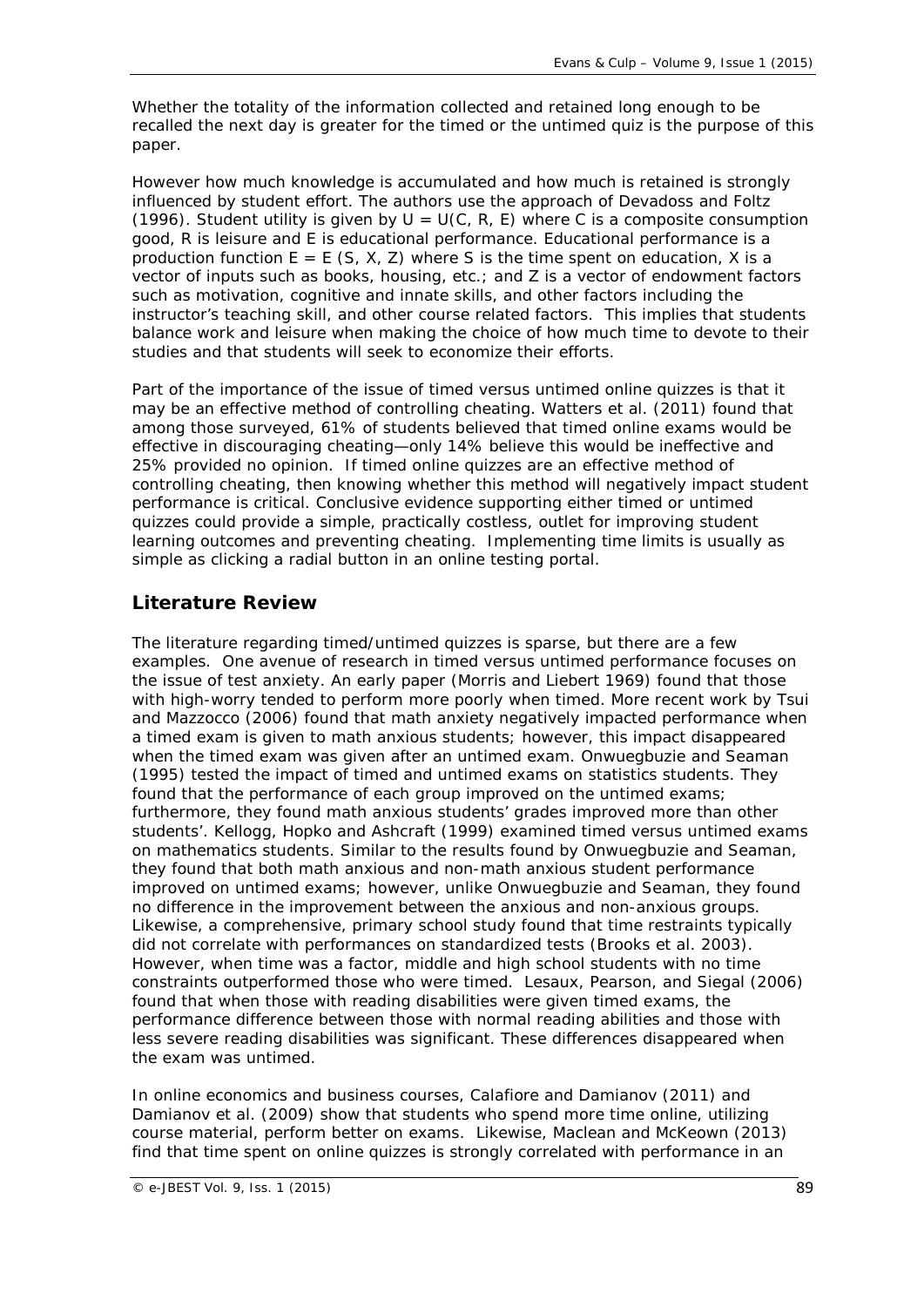economics principles course. Most of the literature shows either no difference between online and traditional assignments or support for the effectiveness of online materials. However, Aljamal et al. (2015) report conflicting evidence. The authors randomly selected students to participate in online assignments throughout macroeconomics principles courses. They find the completion of these assignments, as well as the duration of time spent working on these assignments, has no bearing on student performance on exams. The merit of online assignments is debated, but its prevalence in economic education has increased, in part, due to the ease of use. While McKeown and Maclean (2013) report that online quizzes are take-home assignments are equally effective, they suggest that online assignments take less time to grade and provide more immediate feedback to students and are thusly superior to traditional assignments. In addition, online materials allow for more flexibility as students can take online quizzes anywhere and at any time (Macgregor and Turner 2009).

The only paper that explicitly examines how timed versus untimed quizzes might have disparate impacts on student performance on later course materials is Brothen and Wambach (2004). Participants obtained from two different sections of the same class took timed or untimed quizzes. One section was given timed quizzes and the other untimed quizzes. Not being able to control for potential differences between these two section populations is a serious limitation of the Brothen and Wambach approach. While the sophistication of the statistical analysis is questionable, some teachers/researchers have used this study as a guideline for quiz development (e.g. Dobson 2008; Marcell 2008) because they found strong evidence that time limits improved performance in Psychology of Human Development courses. The section given fifteen minute time limits on ten question quizzes performed better on those quizzes, achieved faster quiz completions, and higher future exam scores.

# **Method**

### *Data*

The data include students from four classes. Two of these classes were Principles of Macroeconomics, taught by Dr. Brent Evans. The other two classes were Principles of Microeconomics with Dr. Robert Culp. Both of these classes are required for students majoring in any business course at Dalton State College, a four-year regional college in extreme northwest Georgia.

The data collection process included a pre-test, a survey, two online quizzes, and two in-class quizzes for students in the four courses. The survey, which was administered on the second class day of each class includes questions on demographics, prior course completions, and other pertinent information. Questions from the survey were used to create the variables *age, white, male, employed,* and *ftstudent*. Variable descriptions and summary statistics for all variables, including these survey variables, can be found in Tables 1 and 2, respectively.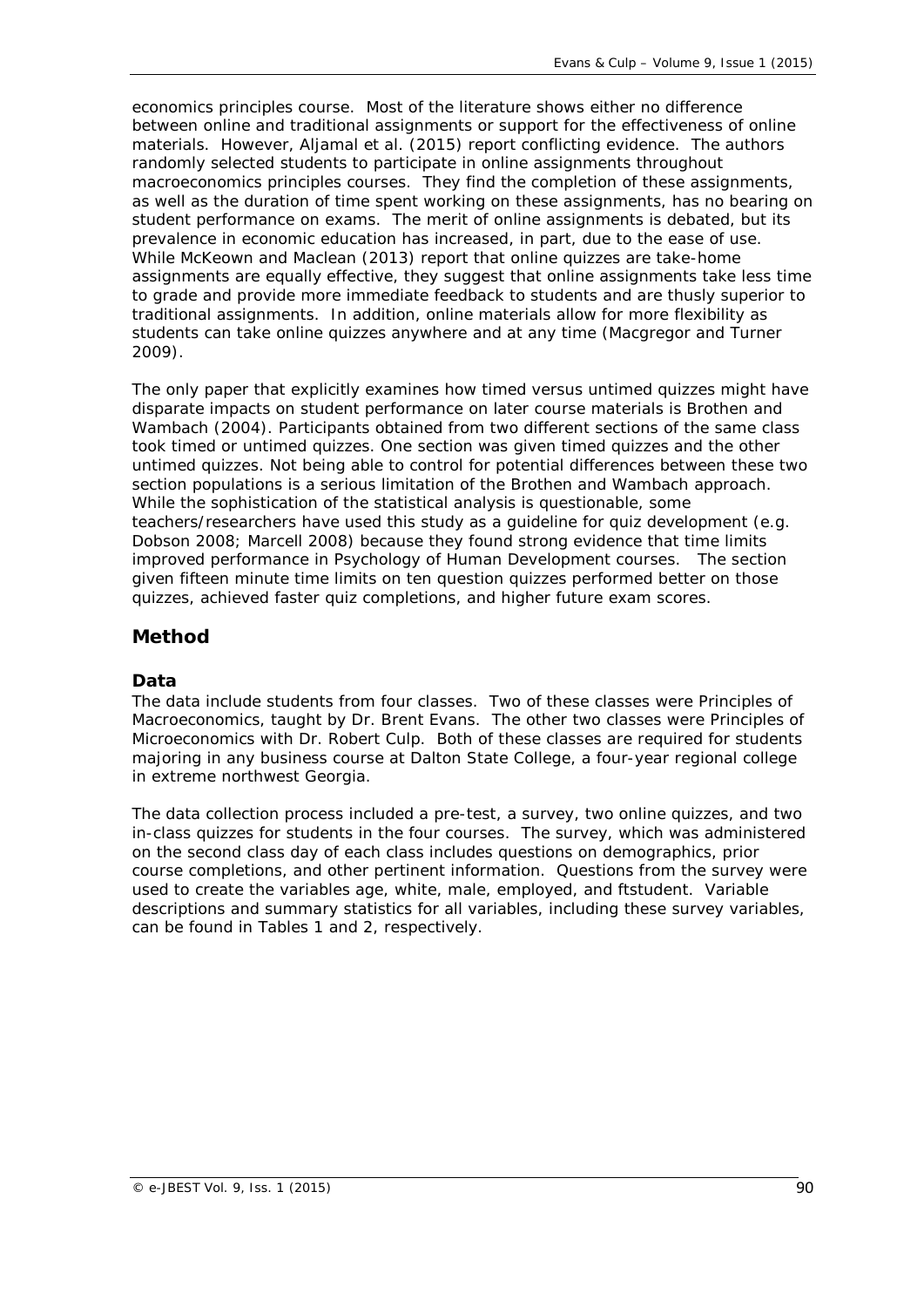| Variable       | Description                                                               |  |  |  |  |
|----------------|---------------------------------------------------------------------------|--|--|--|--|
| inclass1       | Score on first in-class quiz, standardized                                |  |  |  |  |
| inclass2       | Score on second in-class quiz, standardized                               |  |  |  |  |
| online1        | Score on first online quiz, standardized                                  |  |  |  |  |
| online2        | Score on second online quiz, standardized                                 |  |  |  |  |
| timed1         | Equals 1 if online quiz 1 was timed                                       |  |  |  |  |
| timed2         | Equals 1 if online quiz 2 was timed                                       |  |  |  |  |
| quizavg        | Average on all online quizzes prior to "Online1"                          |  |  |  |  |
| quizavgplus    | Average on all online quizzes prior to "Online2"                          |  |  |  |  |
| quizmissed     | Quantity of online quizzes unattempted prior to InClass1                  |  |  |  |  |
| quizmissedplus | Quantity of online quizzes unattempted prior to InClass2                  |  |  |  |  |
| morning        | Equals 1 if student is in morning class                                   |  |  |  |  |
| econliteracy   | Score on 20 question economics quiz prior to class, standardized          |  |  |  |  |
| mathliteracy   | Score on 20 question math quiz prior to class, standardized               |  |  |  |  |
| age            | Age, in years                                                             |  |  |  |  |
| white          | Equals one if student self-identified as white                            |  |  |  |  |
| male           | Equals one if student self-identified as male                             |  |  |  |  |
| employed       | Equals one if student self-identified as employed, part time or full time |  |  |  |  |
| ftstudent      | Equals one if student self-identified as a full-time student              |  |  |  |  |

#### **Table 1.** *Variable Descriptions*

### **Table 2.**

*Summary Statistics*

| Macroeconomics |    |             |              |                |              |    |             | Microeconomics |             |              |
|----------------|----|-------------|--------------|----------------|--------------|----|-------------|----------------|-------------|--------------|
| Variable       | n  | Mean        | Std. Dev     | Min            | Max          | n  | Mean        | Std. Dev       | Min         | Max          |
| inclass1       | 56 | $\Omega$    | 1            | $-3.44$        | 1.43         | 36 | $\Omega$    | 1              | $-2.51$     | 2.77         |
| inclass2       | 46 | $\mathbf 0$ | $\mathbf{1}$ | $-1.88$        | 1.81         | 34 | 0           | 1              | $-1.88$     | 2.05         |
| online1        | 56 | $\Omega$    | $\mathbf{1}$ | $-2.23$        | 1.62         | 36 | $\mathbf 0$ | 1              | $-2.55$     | 1.69         |
| online2        | 49 | $\mathbf 0$ | $\mathbf{1}$ | $-3.91$        | 1.36         | 38 | $\mathbf 0$ | 1              | $-1.71$     | 1.84         |
| timed1         | 71 | 0.45        | 0.50         | $\Omega$       | 1            | 49 | 0.49        | 0.51           | $\Omega$    | 1            |
| timed2         | 71 | 0.55        | 0.50         | $\mathbf 0$    | $\mathbf{1}$ | 49 | 0.51        | 0.51           | $\mathbf 0$ | $\mathbf{1}$ |
| quizavq        | 72 | $\Omega$    | 2.68         | $-7.21$        | 5.72         | 49 | 0           | 4.57           | $-10.44$    | 8.38         |
| quizavgplus    | 72 | $\Omega$    | 3.34         | $-9.09$        | 5.5          | 49 | 0           | 7.06           | $-14.04$    | 15.02        |
| quizmissed     | 72 | 0.90        | 1.31         | $\mathbf 0$    | 4            | 49 | 1.18        | 1.63           | $\mathbf 0$ | 6            |
| quizmissedplus | 72 | 1.65        | 2.22         | $\Omega$       | 7            | 49 | 2.82        | 3.31           | $\Omega$    | 11           |
| morning        | 72 | 0.67        | 0.47         | $\Omega$       | 1            | 49 | 0.612       | 0.49           | $\Omega$    | 1            |
| econliteracy   | 72 | $\Omega$    | 1            | $-2.26$        | 2.46         | 49 | 0           | 1              | $-2.02$     | 2.52         |
| mathliteracy   | 72 | $\mathbf 0$ | $\mathbf{1}$ | $-2.37$        | 2.01         | 49 | 0           | 1              | $-2.45$     | 2.39         |
| age            | 71 | 22.08       | 4.06         | 18             | 38           | 49 | 22.22       | 5.4            | 18          | 43           |
| white          | 71 | 0.68        | 0.47         | $\Omega$       | 1            | 49 | 0.71        | 0.46           | $\Omega$    | $\mathbf{1}$ |
| male           | 71 | 0.56        | 0.50         | $\overline{0}$ | $\mathbf{1}$ | 49 | 0.63        | 0.49           | $\mathbf 0$ | $\mathbf{1}$ |
| employed       | 71 | 0.93        | 0.45         | $\Omega$       | $\mathbf{1}$ | 49 | 0.82        | 0.39           | $\Omega$    | 1            |
| ftstudent      | 72 | 0.82        | 0.38         | $\Omega$       | $\mathbf{1}$ | 49 | 0.78        | 0.42           | 0           | 1            |

Immediately following completion of this survey on the second day of class, students attempted a pre-test containing 20 math and 20 economics questions. Students were given two free points on a future test for taking the pre-test and were also provide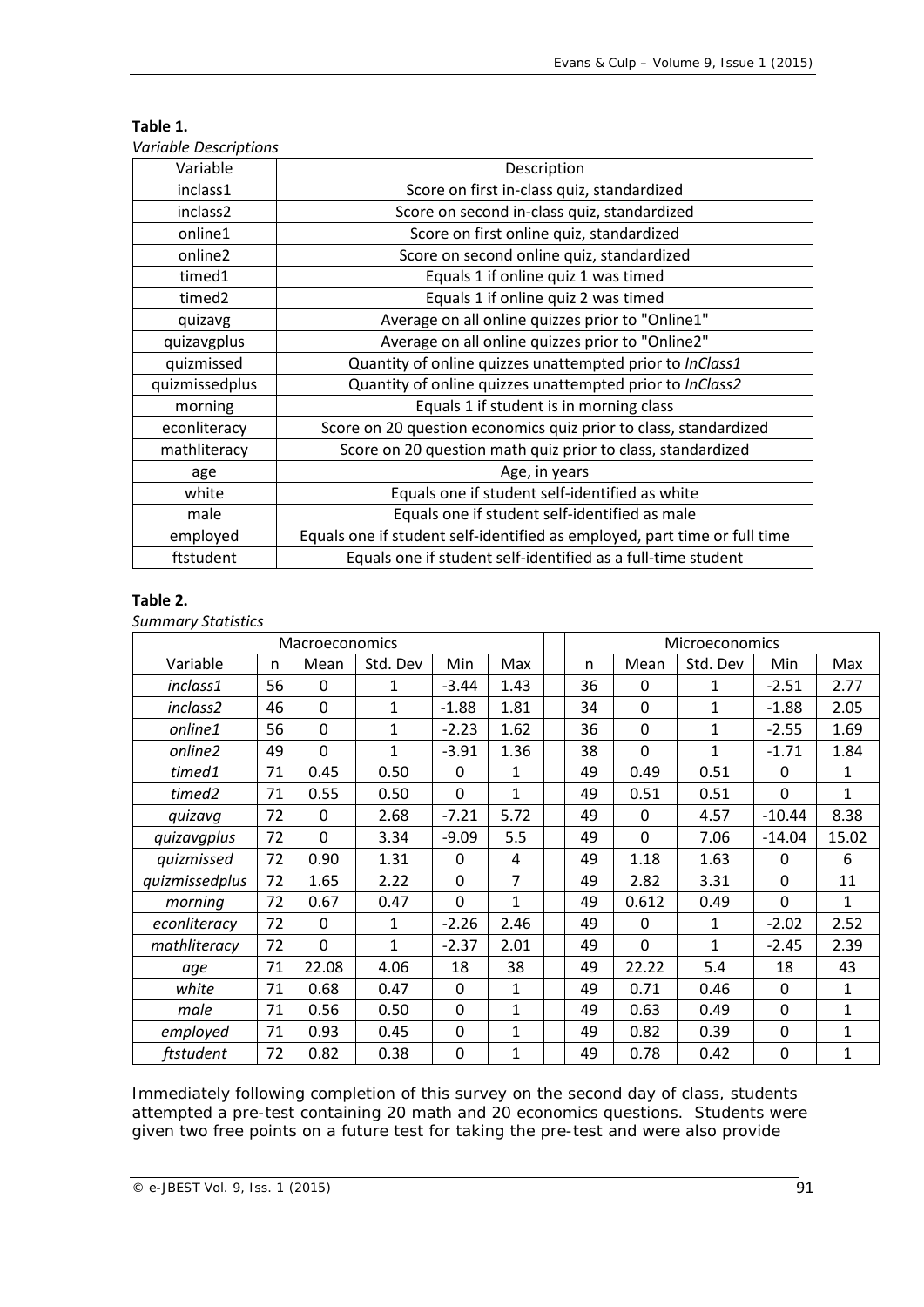one free point on a future quiz for all questions answered correctly.<sup>1</sup> These questions were selected from the economics, geometry, and algebra end-of-course tests utilized by the Georgia Department of Education for students to take following completion of these high school courses.<sup>2</sup> Of the twenty economics questions, students in Macroeconomics averaged 11.2 correct answers compared to an average of 12.4 correct answers in Microeconomics. Of the twenty math questions (ten from algebra and ten from geometry), an average of 7.0 were answered correctly in both Macroeconomics and Microeconomics.

The second phase of the project was the online and in-class quizzes. Throughout the semester, students engaged in online quizzes using Aplia software, which is typical practice in our principles courses. Students were made aware that some quizzes would divide the class such that half the students would be assigned timed (30 minute maximum) quizzes and the other half would be assigned untimed quizzes. By the end of the semester, all students would receive the same quantity of timed and untimed quizzes. The online quizzes contained 18 questions—all students were asked the same question. The untimed quiz could be completed at a student's leisure. Quizzes were posted immediately following class Monday morning and were due at 11:45 PM that night. $3$  In Macroeconomics, the first online quiz (covering Keynesian economics and related concepts) yielded an average score of 66.3%. The average score on quiz 2—covering fiscal policy and the Great Recession—was a 79.9%. The class was divided such that half of the students had the first quiz timed and the other half completed the second exam with a time constraint. The same method was used in Microeconomics. For the two online quizzes used, the averages were 64.5% (Elasticity and related concepts) and 51.0% (Competitive Firm Behavior). Table 3 depicts the scores on each of the online quizzes, comparing the students who were given time limits to those who were not. Online quiz grades do not significantly differ between those who took the quiz with a time limit compared to those who had no time limit.

| <b>Class</b> | Variable            | Timed    | Untimed  | P-Value |
|--------------|---------------------|----------|----------|---------|
| Macro        | Online1             | 0.133    | $-0.107$ | 0.378   |
|              | Online <sub>2</sub> | $-0.073$ | 0.093    | 0.559   |
| Micro        | Online1             | 0.039    | $-0.039$ | 0.643   |
|              | Online <sub>2</sub> | 0.025    | $-0.025$ | 0.761   |

### **Table 3.**

This study does not aim to analyze the effects of timing on the online quiz grade results. Rather, it examies whether students retention of the material was influenced by the timing of the online quiz. In order to proxy student retention of the material, in-class "pop" quizzes were administered at the beginning of the class period immediately following the online quizzes. Students were made aware that there would be four pop quizzes throughout the semesters. Each quiz (online and in-class) was worth about 1% of a student's final grade. These in-class quizzes covered similar content, but no questions were repeated. These in-class quizzes also contained 18 questions. The averages for the in-class quizzers were 77.2% and 69.9% in Macroeconomics and 56.2% and 62.3% in Microeconomics.

<span id="page-5-0"></span>**<sup>.</sup>** <sup>1</sup> Students were allowed to opt-out of the study and still receive bonus points. Furthermore, students under the age of 18 were not allowed to take part in the study but were still allowed to attain bonus points.

<span id="page-5-1"></span> $<sup>2</sup>$  Algebra and Geometry end-of-course tests are no longer utilized in Georgia, which now administers</sup> comprehensive math courses (e.g. Mathematics 1, Mathematics 2, etc.).

<span id="page-5-2"></span><sup>&</sup>lt;sup>3</sup> There was some concern that employed students working night shifts would not have time to complete the quizzes. Students were allowed to take the quiz early if they wished. No students requested early posting.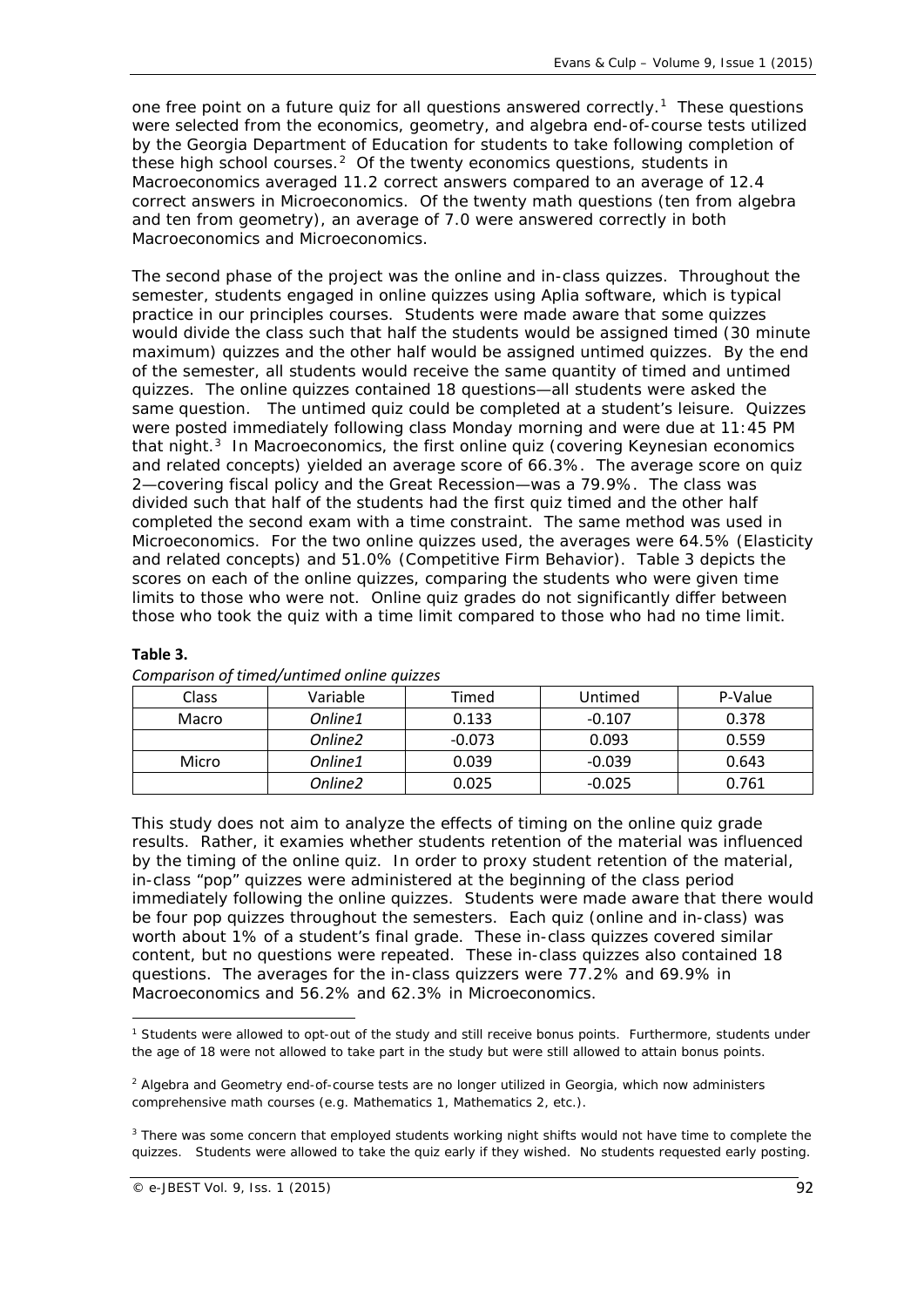# *Econometrics*

Using ordinary least squares, the authors create four simple regressions. The dependent variable for each regression is the standardized performance on each of the in-class quizzes *(inclass<sub>1</sub>* and *inclass<sub>2</sub>*). The regression is specified as:

 $inclass 1_i = \beta_0 + \beta_1$ *timed* $1_i + \beta_2 X_i + \beta_i$ 

where *timed1<sub>i</sub>* is a dummy variable indicating whether the student took an online quiz that was timed or timed and *Xi* is a vector of student-level control variables. The error term is represented by *ei.* Four regressions are constructed since there are two courses (Principles of Microeconomics and Principles of Macroeconomics) and two quizzes for each course (*inclass1* and *inclass2*). By regressing in-class quiz scores on the online quiz timing mechanism, one can directly examine whether the in-class quiz grade is influenced by design of the online quiz (timed vs. untimed) after controlling for other relevant variables.

# **Results**

The regressions results for Principles of Microeconomics are provided in Table 4. As indicated, performance on the in-class macroeconomics quizzes is not significantly correlated with many of our control variables. In fact, no single variable is relevant in both regressions. For the first in-class quiz (Inclass1), performance on the 20 math questions administered at the beginning of the semester (mathliteracy) is positively correlated with in-class quiz results—a one standard deviation increase in performance on the math quiz is correlated with a 0.362 standard deviation increase in in-class quiz grade. This is not surprising since the first in-class quiz was math-intensive. The variables *employed* and *ftstudent* are both negatively correlated to *Inclass1—*full-time students and students with jobs were outperformed by their peers. The timed dummy variable (timed1) is positively correlated with performance on the in-class quiz, but the result is not significant.<sup>[4](#page-6-0)</sup>

|                |             | Dependent Variable: inclass1 (n=44) |        | Dependent variable: <i>inclass2</i> (n=36) |      |        |
|----------------|-------------|-------------------------------------|--------|--------------------------------------------|------|--------|
| Variable       | Coefficient | t                                   | P >  t | Coefficient                                | t    | P >  t |
| Intercept      | 0.150       | 0.17                                | 0.870  | 2.154                                      | 1.68 | 0.106  |
| timed1         | 0.257       | 1.06                                | 0.295  |                                            |      |        |
| quizavq        | 0.076       | 1.60                                | 0.118  |                                            |      |        |
| quizmissed     | 0.139       | 0.86                                | 0.396  |                                            |      |        |
| timed2         |             |                                     |        | $-0.654$                                   | 1.76 | 0.091  |
| quizavgplus    |             |                                     |        | 0.083                                      | 1.80 | 0.084  |
| quizmissedplus |             |                                     |        | $-0.539$                                   | 1.37 | 0.184  |
| morning        | $-0.034$    | 0.12                                | 0.908  | $-0.074$                                   | 0.38 | 0.709  |
| econliteracy   | $-0.024$    | 0.17                                | 0.866  | 0.238                                      | 1.48 | 0.152  |
| mathliteracy   | 0.362       | 2.85                                | 0.008  | $-0.063$                                   | 1.46 | 0.159  |
| age            | 0.031       | 1.01                                | 0.320  | 0.393                                      | 1.01 | 0.322  |

## **Table 4.**

**.** 

*Macroeconomics Regressions*

<span id="page-6-0"></span><sup>4</sup> For each in-class quiz, alternative regressions were constructed that included a control variable for the score on the online quiz. This did not substantially alter regression results. Additionally, regressions that included an interaction term for *male* and *timed*, to account for the possibility that time limits may affect genders differently (Tsui and Mazzocco 2007), did not yield differing results.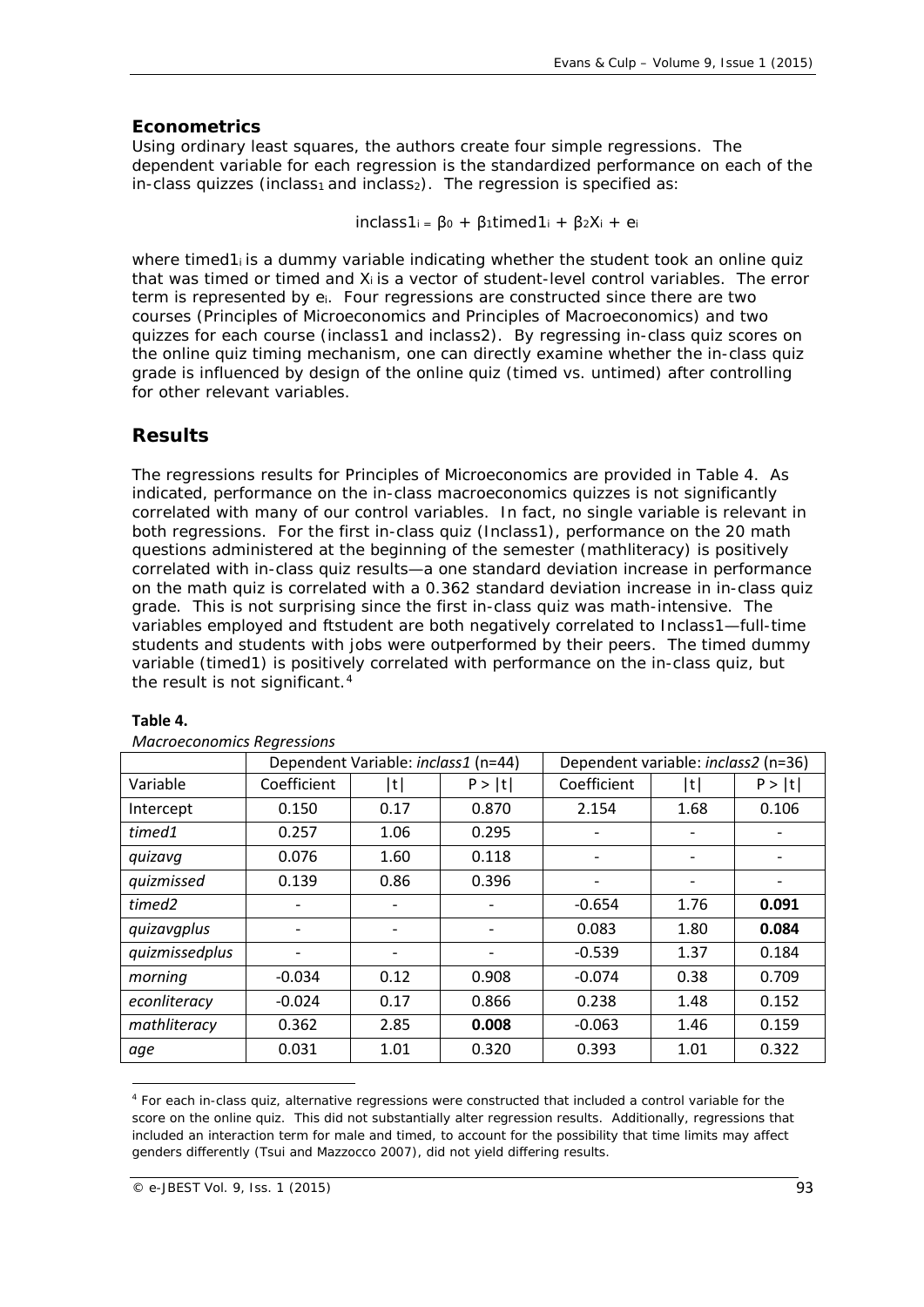| white     | 0.368    | 1.31 | 0.201 | 0.171    | 0.46 | 0.651 |
|-----------|----------|------|-------|----------|------|-------|
| male      | $-0.242$ | 0.93 | 0.358 | $-0.191$ | 0.51 | 0.613 |
| employed  | $-0.818$ | 2.92 | 0.006 | $-0.050$ | 0.12 | 0.905 |
| ftstudent | $-0.630$ | 1.84 | 0.074 | $-0.120$ | 0.78 | 0.441 |

The second regression, also depicted in Table 4, includes the same classes, but the timed/untimed component for each student is switched—students who took the first online quiz timed had no time limit for the second online quiz. In this regression, *Quizavgplus* (average quiz score prior to the online quiz of interest) is significant—an expected result. While the "timed" dummy variable is not significant for *InClass1*, it is marginally significant for *Inclass2*—taking the online quiz with a time limit is correlated with a 0.654 standard deviation decrease in the in-class quiz score, relative to students who took the online quiz without a time limit. In other words, taking the online quiz untimed was associated with correctly answering 1.6 more questions on the in-class quiz, compared to students who took the online quiz with a 30 minute time limit.

Results for Principles of Microeconomics are provided in Table 5. For this class, *econliteracy* and *ftstudent* both positively correlate with the performance on *Inclass1* and only *Quizavgplus* is relevant in the regression for *Inclass2*. *Timed1* exhibits a meaningless coefficient in the first regression. In the second regression, *timed2* is positively correlated with *Inclass2*, but the relationship is not statistically significant. Considering both the results from the regressions (Tables 4 and 5) and online quiz scores (Table 3), there is no indication that timing components have any bearing on student learning during the online quiz or the retention of knowledge following the online quiz.

| Variable     | Coefficient | t     | P >  t                   | Coefficient | t    | P >  t |
|--------------|-------------|-------|--------------------------|-------------|------|--------|
| Intercept    | $-2.060$    | 1.52  | 0.146                    | $-0.208$    | 0.15 | 0.880  |
| timed1       | $-0.001$    | 0.00  | 0.999                    |             |      |        |
| quizavq      | $-0.032$    | 0.75  | 0.461                    |             |      |        |
| quizmissed   | $-0.022$    | 0.120 | 0.905                    |             |      |        |
| timed2       |             |       | $\overline{\phantom{0}}$ | 0.195       | 0.62 | 0.540  |
| quizavgplus  |             |       |                          | 0.111       | 3.79 | 0.001  |
| quizmissedpl |             |       |                          | 0.060       | 0.42 | 0.679  |
| us           |             |       |                          |             |      |        |
| morning      | $-0.082$    | 0.12  | 0.824                    | 0.076       | 0.23 | 0.822  |
| econliteracy | 0.603       | 0.23  | 0.002                    | $-0.106$    | 0.63 | 0.535  |
| mathliteracy | 0.019       | 3.53  | 0.907                    | 0.201       | 1.04 | 0.311  |
| age          | 0.055       | 0.12  | 0.238                    | 0.008       | 0.21 | 0.836  |
| white        | 0.382       | 1.22  | 0.290                    | 0.036       | 0.10 | 0.921  |
| male         | 0.408       | 1.09  | 0.214                    | $-0.523$    | 1.45 | 0.162  |
| employed     | $-0.703$    | 1.29  | 0.116                    | $-0.040$    | 0.09 | 0.932  |
| ftstudent    | 1.297       | 1.65  | 0.019                    | 0.143       | 0.33 | 0.748  |

# **Table 5.**

| Microeconomics Regressions |  |
|----------------------------|--|
|                            |  |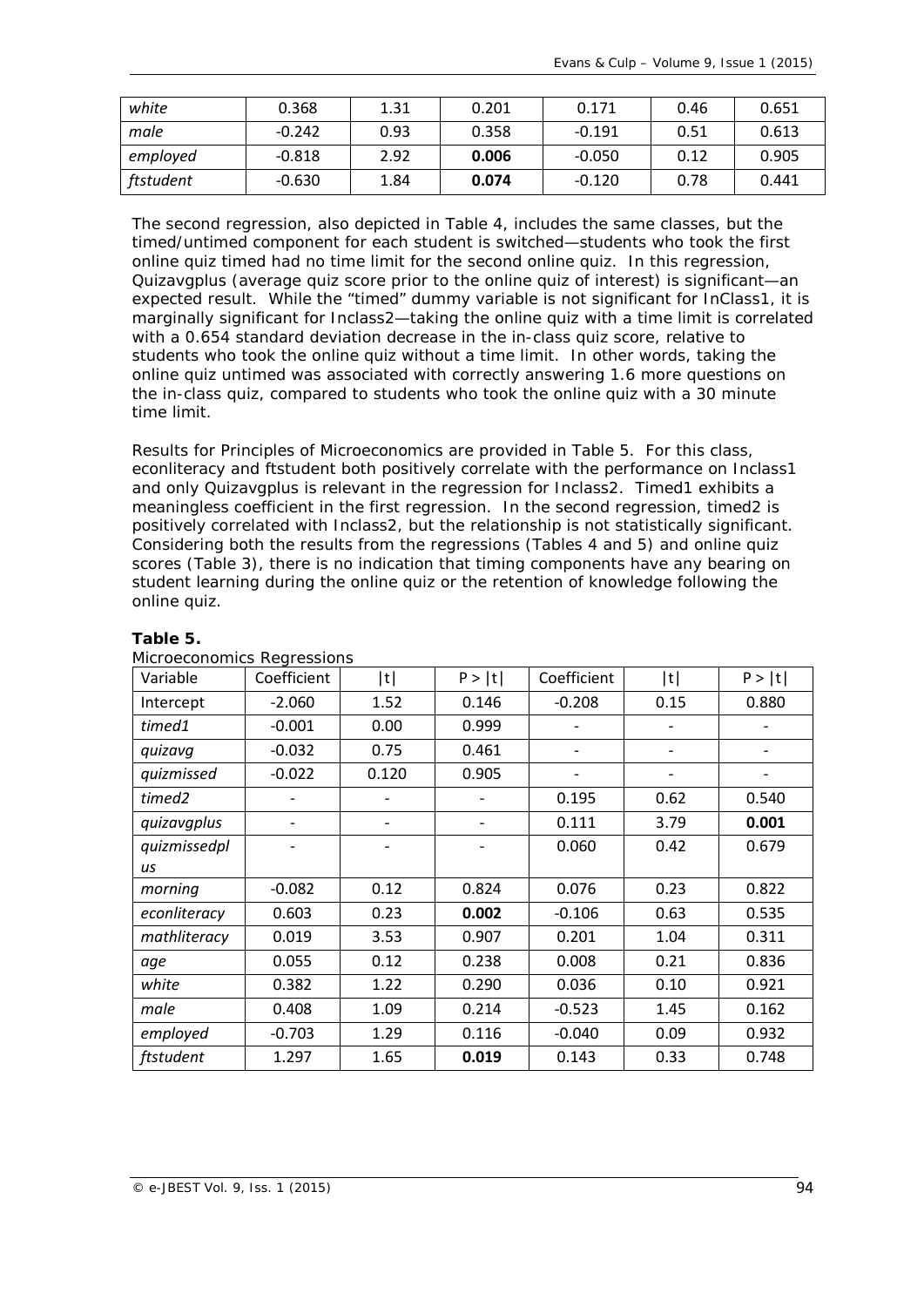# **Conclusions**

Utilizing a host of control variables and a collection of data compiled in macroeconomics and microeconomics classes, the authors find that time limits on online quizzes do not seem to influence student learning outcomes. These results conflict with the findings of Brothen and Wambach (2004), who found that timed quizzes lead to more learning than untimed quizzes; a result that convinced some researchers to prefer timed quizzes.<sup>5</sup> The finding presented in the current research is just as reasonable and may result from a more sophisticated statistical analysis, featuring controls for prior knowledge.

If one assumes the finding presented herein is accurate—time limits do not affect learning outcomes—the decision on whether to impose time limits on online quizzes should be based on factors other than student learning outcomes. For example, timed quizzes may cause anxiety (Onwuegbuzie and Seaman 1995). On the other hand, timed quizzes may discourage student cheating (Watters et al. 2011). And certainly, the preferences of students may also play a role in determining the structure and timing of online quizzes. However, it would not be wise to consider the results of the current study as conclusive evidence. For obvious reasons, this analysis utilizes a relatively small sample size. Furthermore, the nature of the subject matter may greatly affect the outcomes in such a study—clearly, a time limit on complex math problems is inherently different from a time limit on memorized content. The results presented should serve to advance the literature on the nature of time limits in elearning environments, but additional research is needed to determine whether these results are generalizable to students in other economics courses.

## **References**

- Aljamal, Ali, Hanas Cader, Charles Chiemeke, and Mark Speece. (2015). Empirical assessment of e-learning on performance in principles of economics. *International Review of Economics Education*, 18(1), 37-48.
- Brooks, Thomas E., Betsy J. Case, and Michael J. Young. 2003. Timed versus untimed testing conditions and student performance. Pearson Education, Inc. [http://images.pearsonassessments.com/images/tmrs/tmrs\\_rg/TimedUntimed.pdf?WT.](http://images.pearsonassessments.com/images/tmrs/tmrs_rg/TimedUntimed.pdf?WT.mc_id=TMRS_Timed_Versus_Untimed_Testing) [mc\\_id=TMRS\\_Timed\\_Versus\\_Untimed\\_Testing.](http://images.pearsonassessments.com/images/tmrs/tmrs_rg/TimedUntimed.pdf?WT.mc_id=TMRS_Timed_Versus_Untimed_Testing) Accessed15 December 2015.
- Brothen, Thomas, and Catherine Wambach. (2004). The value of time limits on internet quizzes. *Teaching of Psychology,* 31(1), 62-64.
- Calafiore, Pablo and Damian S. Damianov. (2011). The effect of time spent online on student achievement in online economics and finance courses. *The Journal of Economic Education,* 42(3), 209-223.
- Damianov, Damian S., Lori Kupczynski, Pablo Calafiore, Ekaterina P. Damianova, Gokce Soydemir, and Edgar Gonzalez. (2009). Time spent online and student performance in online business courses: A multinomial logit analysis. *Journal of Economics and Finance Education,* 8(2), 11-22.

**.** 

<span id="page-8-0"></span><sup>5</sup> There is also concern that the dearth of published research on time limits may be a result of publication bias. Brothen and Wambach's (2004) result is probably more marketable than inconclusive results that other researchers may have been unable to publish.

<sup>©</sup> e-JBEST Vol. 9, Iss. 1 (2015) 95